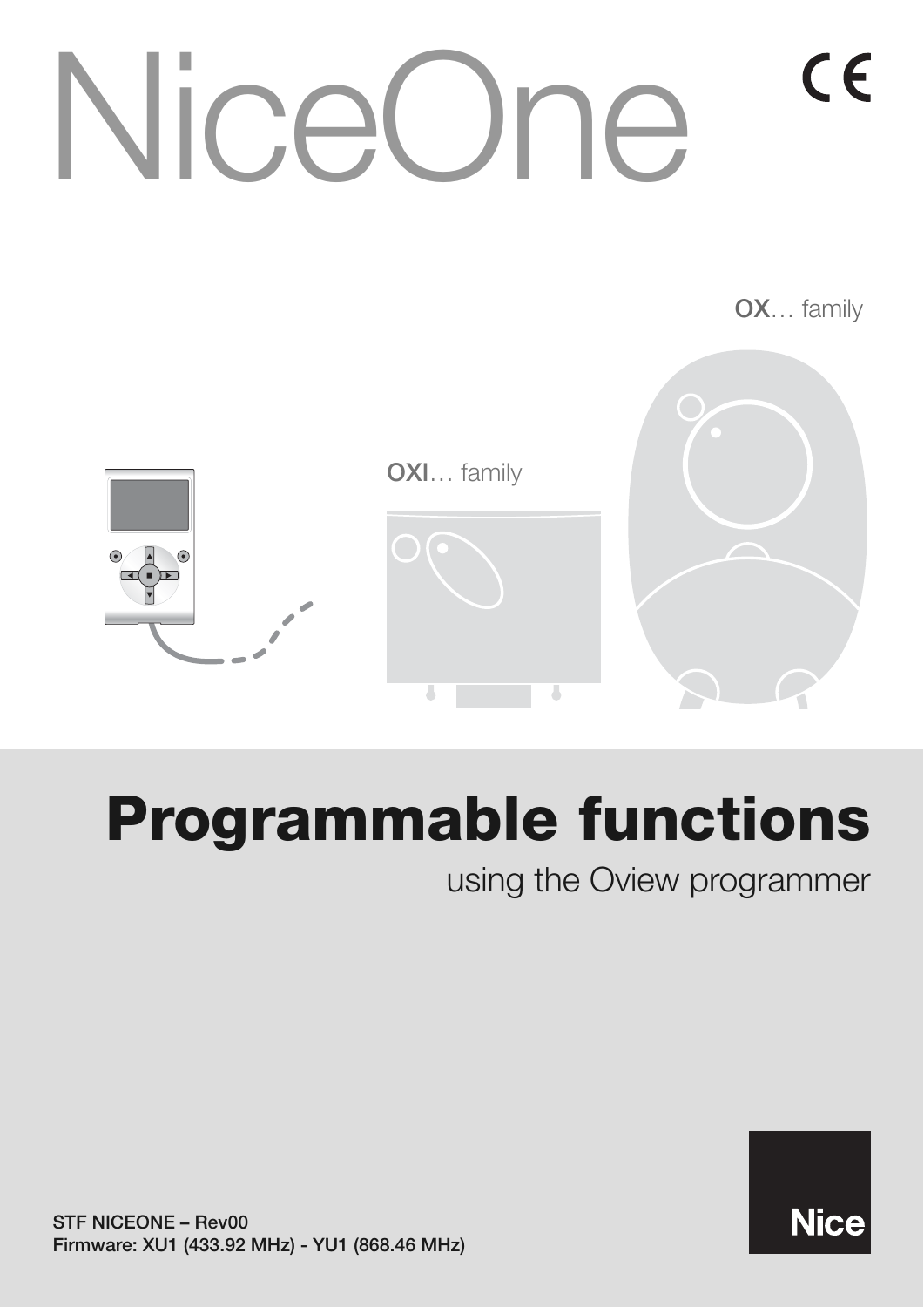# **COMMON FUNCTIONS**

#### **name**

This parameter enables the user to assign the automation with a name other than the original, to facilitate identification (e.g. northern gate").

A name comprising maximum 24 characters, including spaces, is admitted.

#### **series**

This parameter can be set with a value from 0 to 63; the factory setting is "0".

The series is a number that has to be assigned to each gearmotor, receiver or other device potentially connectable on a BusT4 network, to define its "classification area". Subsequently, when using automations in a complex system, all devices with the same series number can be controlled simultaneously.

#### **address**

This parameter can be set with a value from 1 to 128; the factory setting is "2" for Receivers and 3 for Control Units. The address is a number that has to be assigned to each gearmotor, receiver or other device potentially connectable on a BusT4 network, to distinguish it from other devices in a **series**. Therefore all devices within a series must have a different address from one another.

#### **firmware version** *(not modifiable)*

This function enables the display of the version of the firmware present in a device.

#### **hardware version** *(not modifiable)*

This function enables the display of the version of the hardware present in a device.

#### **serial number** *(not modifiable)*

This function enables the display of the serial number identifying a specific device. This number is different for each device, even if of the same model.

## **RADIO FUNCTIONS**

#### **installer password**

A password of maximum 6 alphanumeric characters can be used. **Caution!** – Do not use uppercase letters.

This function is useful to restrict access by unauthorised personnel to all or some of the programming functions of a device. If a device is password protected, the user must perform the "log in" procedure to proceed with a programming session, followed by the "log out" procedure on completion of the programming procedure. *Note – the "log out" procedure enables the user to prevent access by unauthorised personnel, by re-activating the existing password.*

**Caution!** *– When programming the password on several devices (for example in Oview, the Control unit, Receiver etc.), we recommend using the same password for all devices including Oview. This will avoid the need to repeat the login procedure each time the device is changed during use of Oview and the connected Software.*

#### **opera codes**

This function enables personalisation of a receiver, by changing the code number with a personalised code. In particular, the codes available include "**O-Box Code**", "**Installer Code**", "**System Code**" and "**Altera Code**(**\***)".

*(\*)Note – The "Altera" code is compatible with the receiver in the series "FloR".*

#### **IMPORTANT!**

**–** If the codes of a receiver are modified, the same code must be entered in the associated transmitter and in O-Box, if the latter was used to program the transmitters.

**–** After modifying a code, the new number must be stored with care; otherwise it will no longer be possible to read and modify the data and codes memorised in the receiver.

#### **certificates**

This function enables the user to read and set the certificates of a receiver. The "certificate" is a personal number (factory set and stored on the card supplied with each receiver), which identifies a single receiver to distinguish it from all others. Use of the certificate simplifies the procedure for memorising a transmitter on the receiver, as the installer no longer has to work within the receiver reception range.